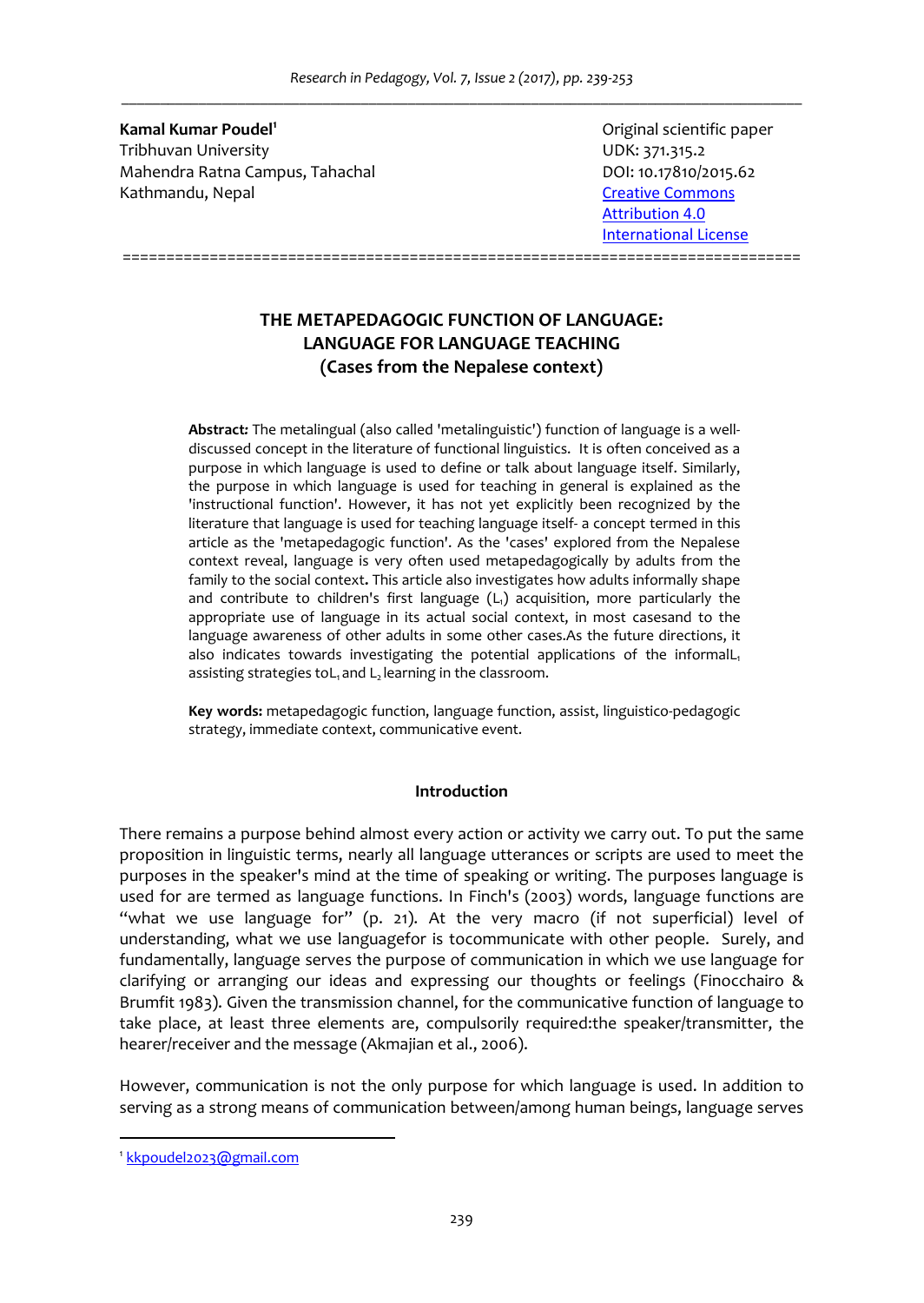some other purposes. A few of them, for example, may include the phatic function which suggests that it is used by interlocutors forestablishing contact or maintaining 'encounter regulation' among or between them(Robinson, 2003); as the referential function which suggests that language is used as a reference in mind and, thus, to provide some information about it (Holmes, 2008); as a means of 'exploring and objectifying facts and realities around us' (the Isaacses, 1930-1974, as reported in Smith, 1984) or,in different words, the heuristic function; as 'the instrument of thought'(Crystal, 2007), which the researcher-author might call the cognitive function; as an aesthetic object, if not purely 'sensuous', or the aesthetic function (Isenberg, 1949); as a means of defining or talking about the language itself, or the metalingual (metalinguistic) function (Jakobson, 1973; Holmes, 2008) ; to regulate others and self (Dune and Qutierrez, 1972), or the regulatory function; as a way to an exercise of judgment, or the 'verdictive act' (Austin, 1973), a concept which the researcher-author calls the evaluative function.

### **The term 'metapedagogic function'**

As indicated above, the term 'metalingual' (metalinguistic/metalanguage) has commonly been used in the literature of linguistic functionalismto refer to 'defining' (Jakobson 1973) 'talking about' (Finch, 2003; Bloor & Bloor, 2004), or 'commenting on' (Holmes, 2008) language itself. However,one can only rarely find the term 'metapedagogy' (metapedagogic/ metapedagogical) and its concept in the literature. One scholar-researcher who seems to be typically interested around this term/notionis David Block. Block (2000) uses the term 'metapedagogical awareness' to refer to the concept that (language) learners, chiefly adults, are educational theorists in that, when asked to do so, they are able to consciously describe, analyze, explain and evaluate the teaching practice (theory and methodology) of their teacher(s). Thus, Block's concept of 'pedagogical awareness' exemplifies the learner perspective of the teacher's teaching practice in the formal classroom setting.The researcherauthor, however, uses the term 'metapedagogic function' to denote a purpose in which language is used to teachlanguage itself. By so doing, the researcher-author recognizes the co-occurrence of both metalingual (metalinguistic) and instructional (pedagogic) functions of language which separately exist in the related literature. At this point, thus, he defines the metapedagogic function as a purpose in which language is used for teachinglanguage itself including the assistance forraising language awareness in the learner(s).

### **Mackay's views on the nature of first language acquisition and pedagogy: A review**

A literature that seems to be closely relevant to this study is Mackay (2015) in that it deals with: (i)how young children acquire their mother tongue (MT) in its natural communicative contexts; (ii) how adults support (or 'scaffold') the young children in doing so (iii) whether and how these conditions (i & ii) could be exploited as classroom language learning/teaching strategies. So, the researcher-author has briefly reviewed his views, as a theoretical framework, with a purpose to discuss his own results related to language acquisition and pedagogy.

So, Mackay (2015) recommends us to answer three 'basic questions' before setting about the task of language teaching: *how does language work?; how do we learn language?;* and *how should we teach language?* He also sets out to answer these questions one by one.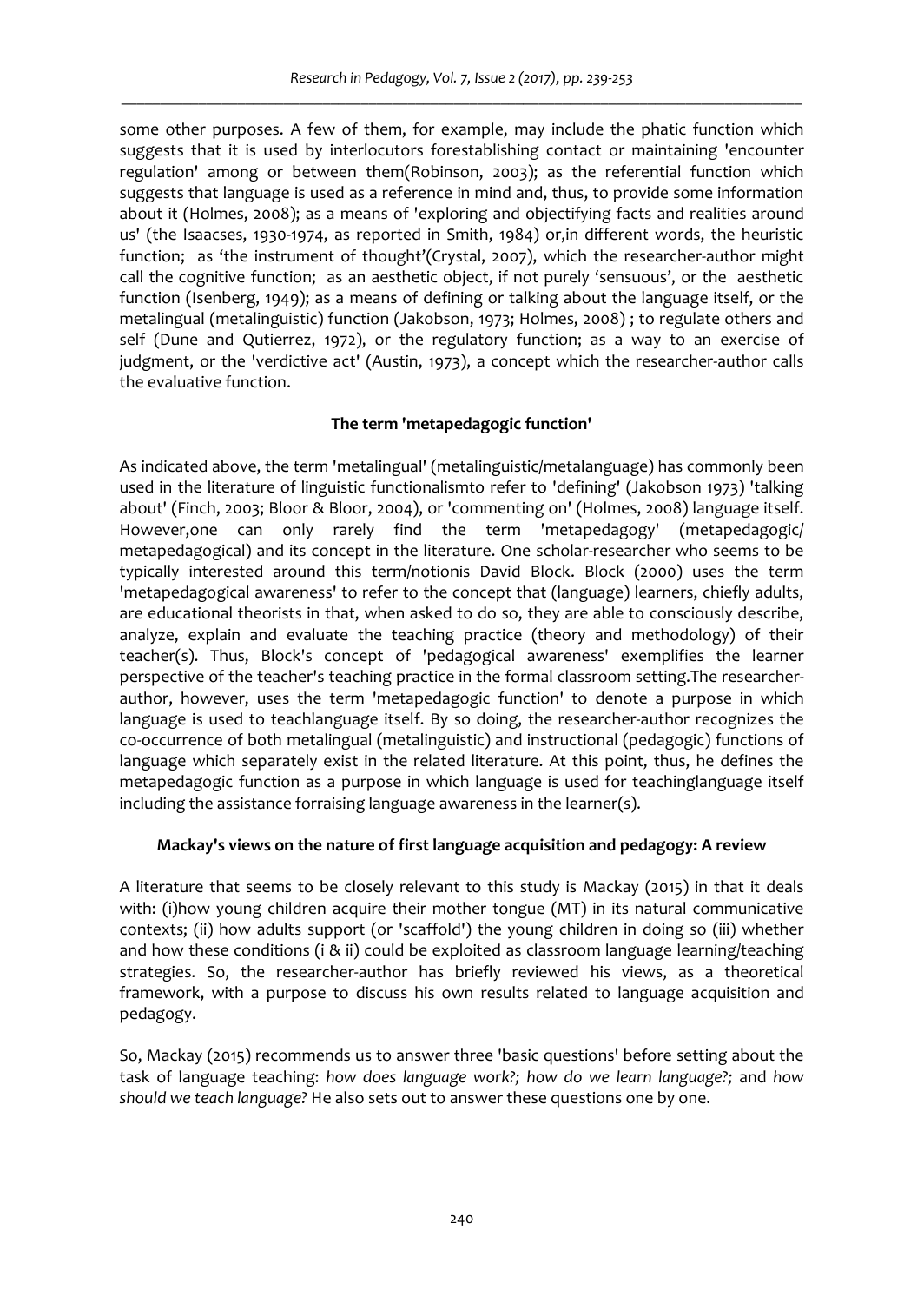As the answer to '*how does language work?'* he opines that "Language has (works with) both form and function and that teaching the form is not enough; we must also teach language function" (p. 3) which also includes the stress and intonation patterns of that language.

As regards '*how do we learn language?',* he reminds us that children acquire their mother tongue (MT) 'incidentally as a by-product of interacting socially with adults (parents, older siblings etc.)', a distinct process from language learning in the classroom which contrarily involves 'many variables of the learners (age, educational background, parental supports, attitude to the target language etc.) and contexts in which they are learning'.He also states that in learning a language we learn '*propositional* knowledge' – the knowledge of the language system, as well as '*procedural* knowledge' – learning 'how to do something', or the ability to communicate through the language.

Regarding the third question '*how should we teach language?'*, he offers an 'integrated teaching/ learning model' (Figure 1):

> Knowledge *Propositional Procedural*  'knowing that' cognitive rules, etc. clear explanations sufficient practice 'knowing how to' behavioural skills *Figure 1: Integrated teaching/ learning model (Source: Mackay, 2015, p. 8)*

According to Mackay, it is notable that the *propositional*knowledge features promote the ability to understand but the *procedural*knowledge features promote the ability to communicate. He further suggests that both kinds of language learning experience are necessary for good language development.

Regarding the adult-child conversation in the family as the key to successful language acquisition, Mackay (p.11) makes three 'important observations'which follow (the sub-points irrelevant to this study are signaled with the dots) (p.11).

- a) Adults talk to children so that they [the children] can understand:
- $\ddotsc$
- …
- they usually talk about the here and now- what is in the child's environment
- they usually use physical gestures to help comprehension
- …
- …
- b) Adults welcome the verbal efforts of the children:
- they encourage the children to communicate
- …
- they 'correct' by re-phrasing (i. e. if an English speaking child says, 'Two mouses', the parent will say, "Yes, that's right. Two mice.", but not "No. You don't say 'Two mouses', you say 'Two mice' ")
- c) Adults ask children to perform tasks.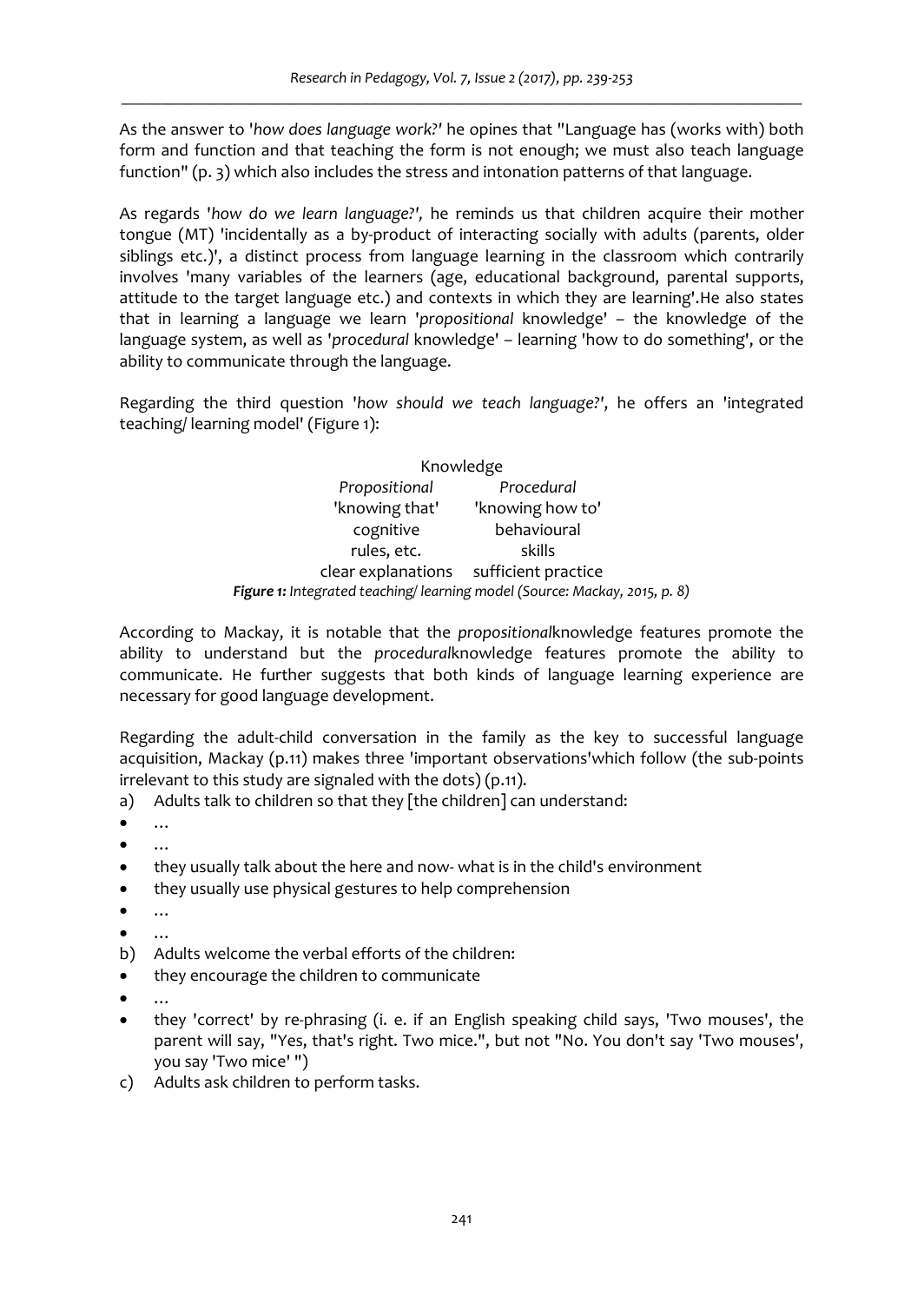Furthermore, some other Mackay's generalizations about language acquisition/learning through interaction-based natural contexts, which are also associated with this study, include the following:

- Young learners should have tasks, communication/interaction, a lot of language exposure, language support or 'scaffolding', and fluency before accuracy (pp. 11-18).
- 'So language must be appropriate to its context' (p.4).
- 'So, what the learner acquires is comprehensible input' (p. 16).
- '… providing an example of what they have to produce …This kind of support is also called 'scaffolding' '(p. 16).
- 'Provide support (or 'scaffolding') for the pupils during the process'(p. 17).

The researcher-author will be considering this framework to discuss the results of this study, particularly the pedagogic kinds.

#### **Context**

If one closely observes the adult-child/baby talk targeted at assisting the child/baby to use language in the Nepalese context one can commonly notice some typical patterns in the informal family and community settings (The words 'child/baby' and 'adult' are loosely employed throughout the article to refer to the young one and the grown-up respectively).One may also notice two common purposes in using the language thus: (i)to assist(teach)somebody (most often the child/baby but sometimes even an adult) to learn language (i.e. the concept of pedagogy), and (ii)to assist (teach)learning language by means of language itself (i. e.the 'meta' concept of 'aboutness'). Such patterns do not seem to be explicitlyrecognized and explainedinthe literature of language functions yet. Inspired by this gap, the researcher-author observed some actual field-based communicative events(theadultchild/baby oradult-adult talks practised in the actual settings of communication) and developed them into the cases (presented below) as an endeavour to illustrate how the metapedagogic function of language is practised in contextual informal family and community environments in the Nepalese context.In other words, this article assesses those cases as an attempt to: (i)illustratethe metapedagogic function of language, (ii) bring into fore the functional language teaching strategies inherent in the talks, and (iii)examine those strategies in relation to therelevant concepts existing in the literature of language teaching and learning. Finally, it points towards some future directions for further research in similar areas.

### **Objectives**

The study had the following objectives:

- to illustrate the metapedagogic function of language by means of the adult-child/baby and adult-adult talks typical of the Nepalese context,
- to explore the language teaching strategies inherent in those talks,and
- topinpoint the links between those strategies and the relevantconcepts in language pedagogy.

### **Methods**

Through observation, the researcher-author, as an 'outsider', noticed some examples of the adult-child/baby and adult-adult talks in its actual social context where he noticed that, among others, language was being used by the adult to assist (teach) the child/babyand an adult to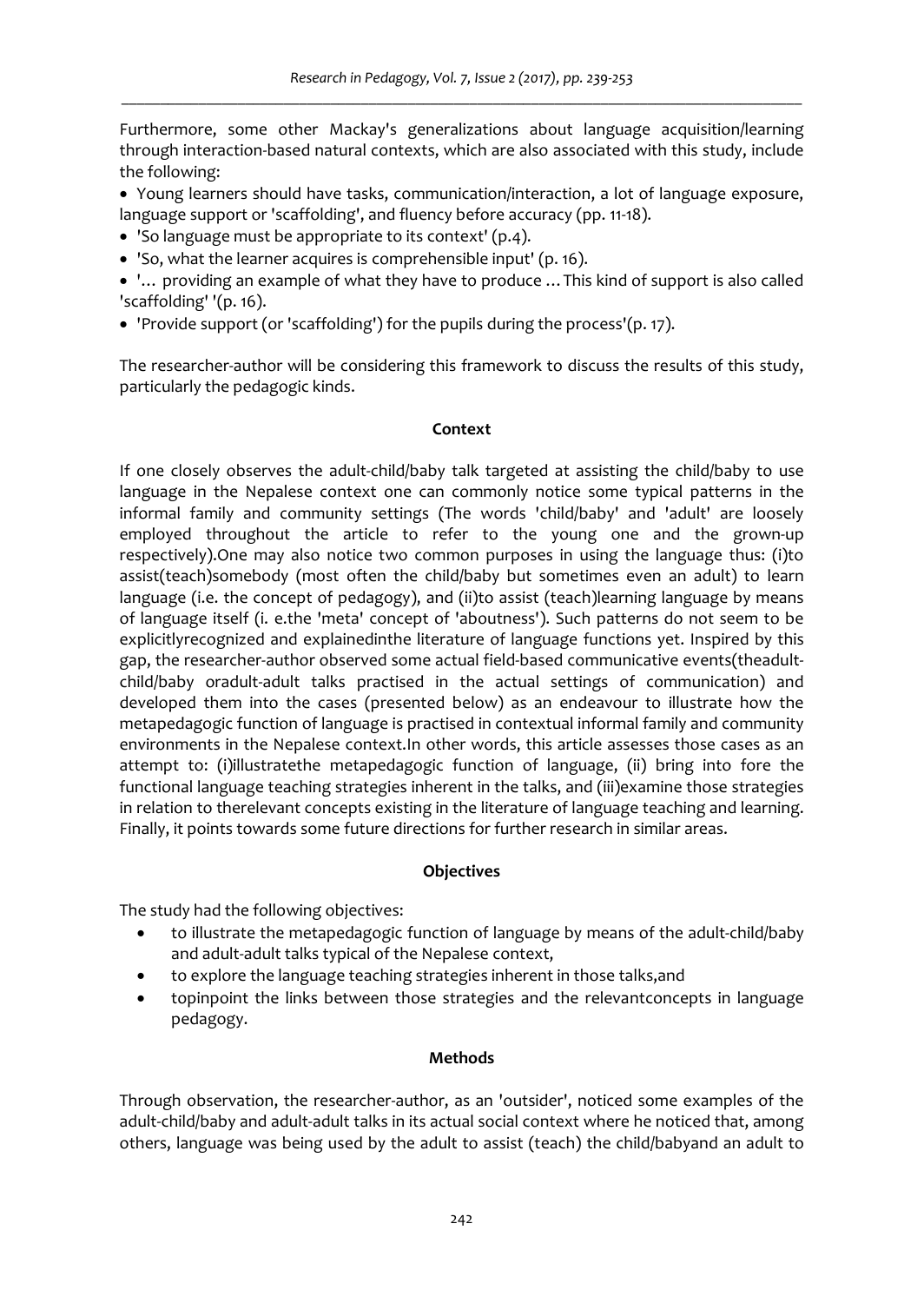assist (correct) another adult so that the language would be contextually appropriate to the immediate situation. Then he recorded (noted as a diary) some representative examples through the observations of the actual fields, which he developed into the cases (Cases 1- 4) presented below. In developing the dairy notes into the cases, he adopted 'simultaneous analysis', or in other words, he began analyzing with the first observation so as to ensure that "the common patterns across the data" would not be dropped along the way (Merriam, 2002). The cases were analyzed and interpreted in connection with the relevant linguistic and language teaching perspectives, so some linguistico-pedagogic strategies could be explored. Then he thoroughly studied the relevant existing literature of language teaching in order to identify the linkages of the resultswith them, if any. In a nutshell, this study was based on the observational case study method of data collection and the data were analyzed by means of the thick'prose descriptions of the themes'(Casanave, 2015).

### **Results**

Some 'patterns' were explored as the results of the closeobservations of the ways one assists (teaches) another in using language appropriately in its natural social setting in the Nepalese context. The results are organized and presented under these headings: *telling how to say when, to whom and why; tellingwhat to say and when; telling what to say, to whom and where as a cultural habit; telling what to say instead of what: correcting the other; exploring the functional embeddings;* and *exploring the major strategies.* 

### **Telling how to say when, to whom and why**

The appropriate use of the honourifics is paramount both culturally and linguistically in the Nepalese context. It can commonly be noticed that adults are involved in shaping the child's/baby's language regarding the right choice of language forms including morphology (word grammar) and syntax (sentence grammar) so that the baby/child has an opportunity to correct his/her language in the immediate setting appropriately in terms of how to say something, when, to whom in order to 'get things done'.

### **Case1: Getting things done**

Sanjeev and Pratima (both ages five) were born and are being grown up at Kirtipur, a suburb ofKathmandu. They live in houses not far from each other's, so they are both classmates as well as playmates. They usually go to school together on school days and are fond of playing together on holidays or at times when they find themselves free on a narrow road, not black topped, that stretches to their houses from the main road which is much wider and blacktopped.Once when they were playing a tennis-ball game the ball kicked by Sanjeev bumped onto the wall by the side of the road and jumped back across the road into the neighbour's garden which was loosely fenced on the side towards the road. Both of them scooted to the corner of the road meaning to locate the ball; stood still and spotted the area where the ball had possibly hidden deeper inside the pumpkin creepers and leaves but none of them dared to enter the garden. It seemed as if they had fallen back from going into the garden to fetch the ball for at least two reasons:

i) they were too young to reach the ball by crossing the weeds, creepers, leaves and other plants in the garden, and

ii) they had already marked that some family members, to whom the garden belonged, were watching them closely from their yard.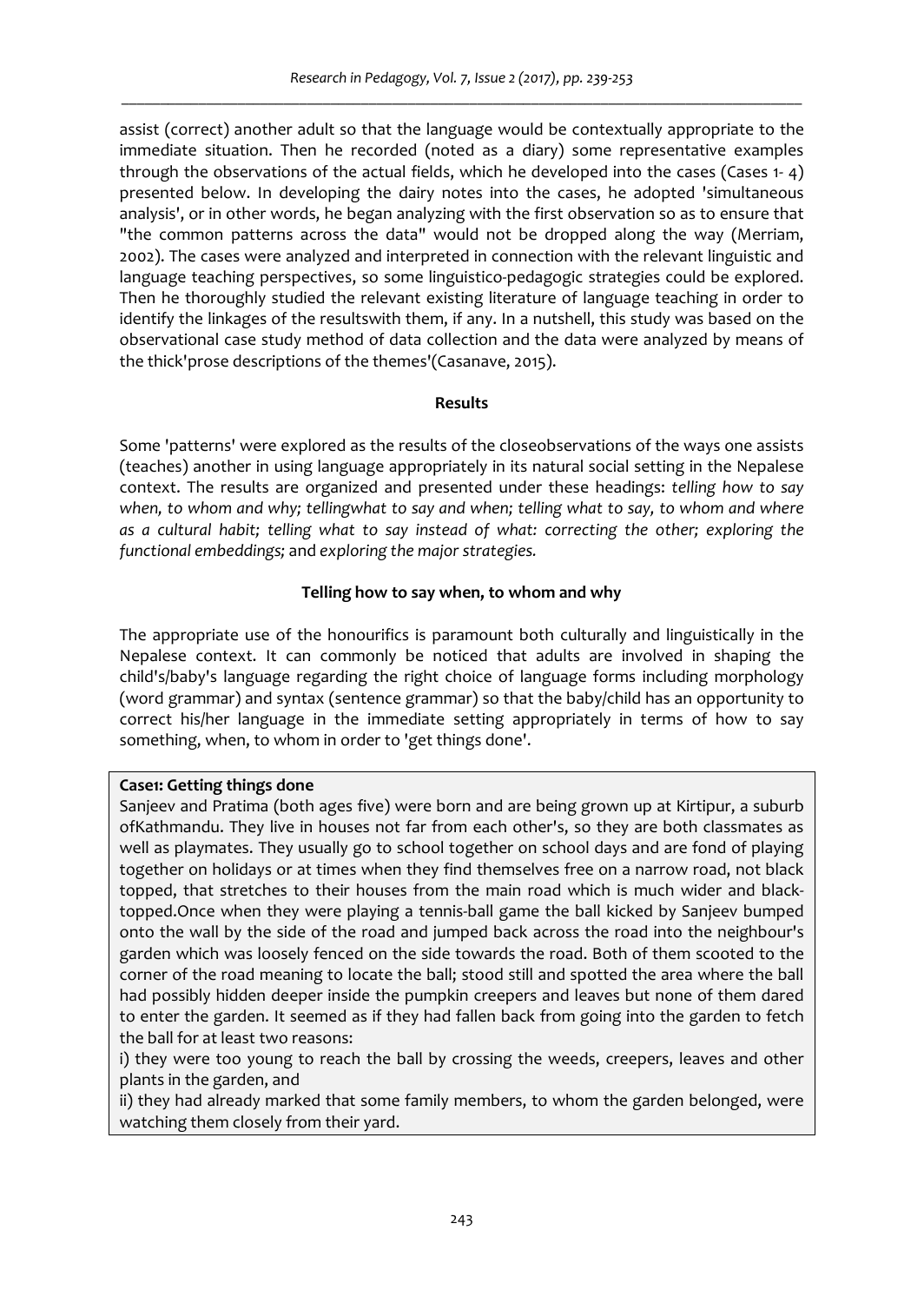The physical (i) and socio-psycho-ethical (ii) challenges had obviously created a conflict in the children, particularly more strongly in Sanjeev because it was he who had kicked the ball that was Pratima's. Meanwhile, to their good fortune, there appeared Raju , their acquaintance aged about 16, nearby. Upon seeing him, Pratima said (in Nepali), "Hey *dada* (elder brother), you come here… to bring the ball." Raju neglected as though he had not listened to Pratima. She insisted, in a bit crying tone, "*Dada*, look at my ball over there. Sanjeev hit it there. You bring it for us."

As Raju approached and knew where the ball was, still he was not very willing to help them, i.e. bring it to them immediately. Raju responded (in Nepali), "Is that your manner of asking? Tell me in a different way. Only then I will bring the ball for you. Tell "*Please, dada, bring the ball to us*". Pratima caught her own ears and said, "Please*, dada,* bring the ball to us*."* Then Raju brought the ball back to them from the bush..

As the example illustrates, Pratima first failed to get a thing done, i. e. to have Raju bring the ball back because her language was not appropriate enough to the situation. First,Raju was an elderly personto Pratima. In the Nepalese culture, it is not usually customary that commands are extended to the older or elder ('superior') by theyounger ('subordinate'). Secondly, the situation itself demanded for 'soft' language forms (such as requests rather than commands apart from the appropriate honourific forms) which arenormally desirable for getting things done. Thus, the main reason for Pratima's failure to have Raju bring the ball back at first can be attributed to her failure in assessing the situation correctly. In this case, we can notice an intense need for appropriacy in the use of language. Being linguistically appropriate includes, among other things, how to say something and 'who you are talking to' (Blundell, Higgens & Middlemiss, 2010) and also why.

As the case illustrates, Raju did not respond to Pratima in the beginning because he did not 'like' the type of language utterances she used in that situation. Then he assisted Pratima with the utterances (forms) that fitted the situation better. As Pratima 'picked up' those language forms, she was able to get the ball brought back to her. In this case, Raju supplied thelanguage input needed for effective communication. After all, this case illustrates how Raju (an adult)taught Pratima (a child) what to say, when and to whom so as to get things done by using language itself.

### **Telling what to say and when**

In the Nepalese context guests and relatives usually find it comfortable to carry the babies of the host (or others' in the family) and interact with the kid(s)in a close manner which needs the type of language that can bring them in contact together (Case 2a). On the other hand, parents and/or other grown-ups in the family can be found assisting the baby/child with language input needed to break the child's linguistic suffocation, a speech situationin which one of the interlocutors finds him/herself embarrassed or confused without knowing what to say in the immediate context of natural speech, by giving the baby/child the language input required'to say the right thing at the right time' (Blundle, Higgens and Middlemiss, 2010) as in Case 2b.

**Case 2:** *"Kukku...haa…!!"* and 'At *Dashain!*'

a. Establishing contact with the baby

Kailash was away from the country for a couple of years for work leaving Muna, his wife, and two of their children, Sunita (daughter age 5) and Saurabh (son age 2), back at home in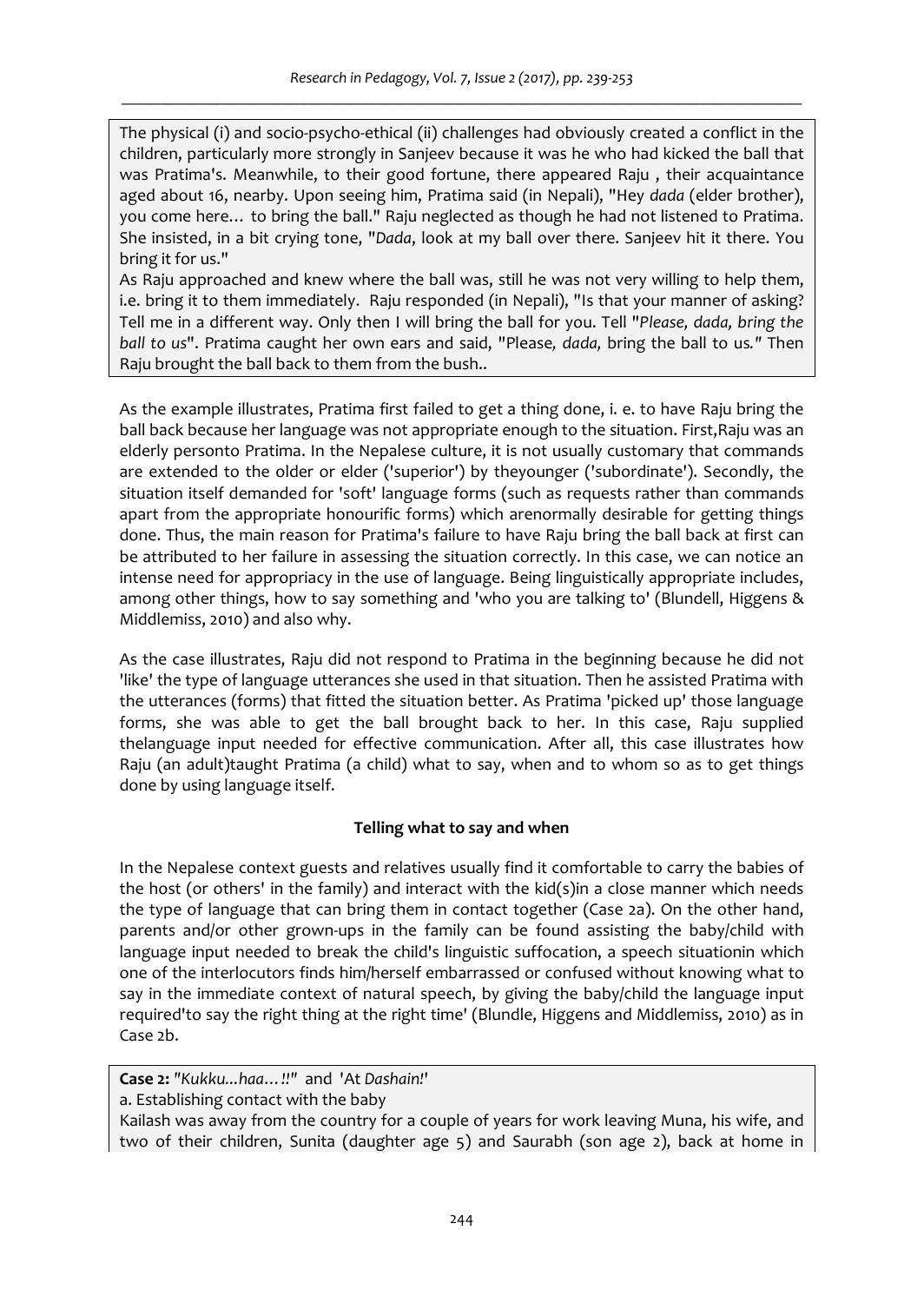Jamuna, a somewhat remote village in Ilam district of Nepal. Having known that their *mama* (mother's brother), Bishal, was coming to stay with them as a guest for a week the children were especially happy and were waiting eagerly for his arrival. Having walked all day, Bishal, a 24 year man, turned up in the afternoon. As a rule, Bishal, joining his palms together, greeted his elder sister: *"namaste!".*Muna 'returned' (responded to) the greeting in the same fashion. Almost simultaneously Sunita greeted Bishalin the same manner as Bishal did with Sunita but Saurabh kept on hiding his face on his mother's chest in shyness.Muna tried her best to persuade him to say *'namaste'* but failed in making him do so this time.

After refreshment and some snacks, Bishal tried to talk to Saurabh whose shyness had not yet faded off completely. After a number of attempts Saurabh, still on his mother's chest in a blushed face, just glimpsed at Bishal with a smile and then hid in shyness on his mother's chest again. Meaning to attract the baby to him, Bishal hid his face with his palms and said *"kukku…!"* (the signal of hiding).With this, the baby looked at him. As Bishal knew that the baby was looking at him (because he was looking through his fingers which were only loosely closed), Bishal said *"haa…!"* (the signal of disclosing) as he removed his palms off his face. Saurabh cackled at this and stopped burying himself on this mother's chest this time. Then after a while, the role shifted, as outlined below:

Bishal: Ok,now you do *kukku…*baby!

Saurabh: (Hid his face with his palms)

Bishal: *Haa…!!*

Saurabh: (Removed his palms and cackled)

This pattern of the adult-baby *"kukku...haa…!!"* game continued between the two for a couple of minutes. After an hour, Bishal and Saurabh were walking hand-in-hand around the yard talking in a simplified way and laughing.

b. Telling the child what to say

After a week's stay as a guest Bishal, surrounded by the children and Muna for his farewell a bit further away from the house yard, was about to return back home. As the children waved their hands to mark a 'bye-bye' Bishal asked Pratima when she would come to *mawala* (their mother's parents' house) which, in other words, was his own house. Pratima, confused with Bishal's phatic query, kept silent and slightly blushed. Muna 'assisted' Pratima, "Tell *At Dashain!!*" (*Dashain* is a highly valued festival practised in Nepal). Pratima, repeated "At *Dashain*!". With the informal Nepali farewell marker *ma lagen*(literally 'I went', an equivalent toEnglish 'see you'), Bishal set out.

Although in the beginning (Case 2a) the hosts including the baby (Saurabh) were waiting eagerly, the babywas naturally shyat the actual arrival of the guest (Bishal). As soon as he arrived, contact was marked between Muna and Sunita (hosts) and Bishal (guest) with the greeting form *namaste* as properbut not between the baby (Saurabh) and Bishal yet. With an intension of breaking this situation, Muna tried to persuade (and assist) the baby to take part in the communicative event but her attempt did not work so initially. In the next phase, after a couple of hours, as Bishal applied the *"kukku…haa!"* strategy, he was gradually successful to attract the attention of the baby and play the language game with him. It is apparent from this example that the game in the form of an adult-baby talk had a two-fold function: language as a means of contact between individuals (the phatic function) and teaching language itself (the metapedagogic function).

Case 2b provides us with an example of what the researcher-author would term as linguistic suffocation. In this case, Pratima got embarrassingly confused without knowing what to say as a response to her *mama*'s query (which again was a part of farewell). As she was assisted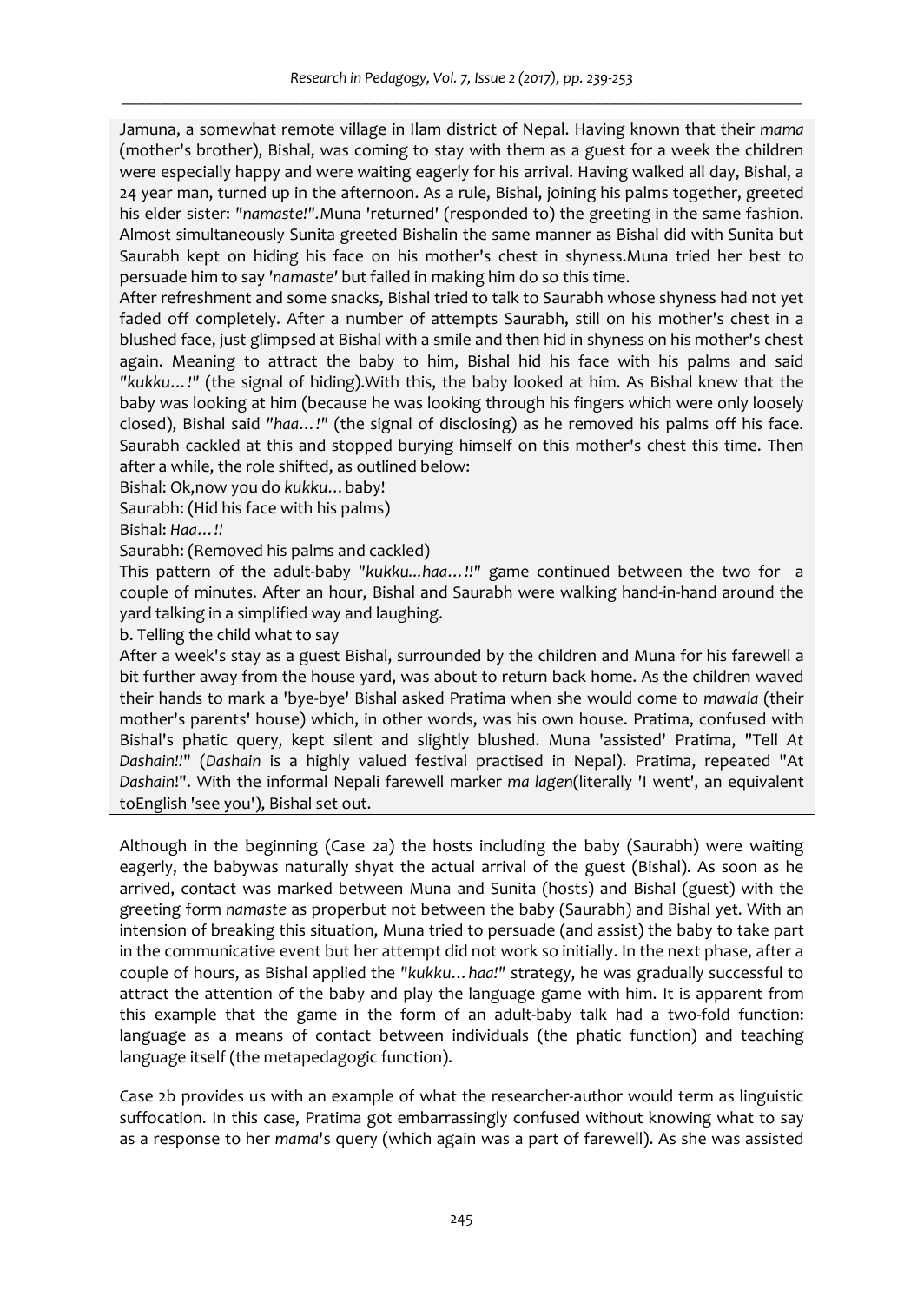by her mother with the expression "At *Dashain*!" as a language support, she comfortably used it to respond. Then there is no need to mention that this is also a good example of the metapedagogic function of language.

**S**uch examples can also be commonly observed in situations in which the child is talking on the audio (e. g. the phone) or the audio-visual (e. g. the 'Skype') with his/her close relative who is away ('missing') from home for relatively a longer period of time**.** 

### **Telling what to say, to whom and where as a cultural habit**

Through observations one can also explore language learning as part of cultural habits which are also usually associated with religion.In the Nepalese context, many linguistic forms used for greeting each other, mainlyamong the old generation,are associated with gods/goddesses. Some common examples of such greetings are *Ram-Ram! Shree Hari! Radhe-Radhe! Om Shanti! Darshan Prabhu! Pranam!*etc.Therefore,mostly old people tend to cultivate such greeting habits in their offspring as part of their cultural habits, especially while greeting the elderly people. The choice of such greeting forms is also influenced by situational factors such asplace and the interlocutors' professional practices.

#### Case 3: "*bhagawan sharanam!"*

 Bishnudevi Temple is located beneath Panga, a suburb in Kathmandu. Near Bishnudevi, about a kilometer away, is Adinath Temple at the top of a beautiful hillcalled Chobhar. A good number of the local people around these communities go on a morning walk to these temples every day so that they can additionally take sights of the Goddess and God respectively.It is customary amon

 these shrines to say "*bhagawan sharanam!"* (at God's surrender) to greet each other mainly as they meet during their morning walk.

Among others, the author has observed an old Newar woman carrying a little baby (of about 3 years), her granddaughter, at Bishnudevi Temple and telling the baby to raise her hands and say "*bhagawan sharanam!"* as they see a familiar elderly person around them. Now-a-days it can be observed that the baby greets an elderly person familiar with her in the same fashion even at her home and even without being assisted or instructed by anybody else.

As Case 3 illustrates, the elderly woman (anadult) assisted the child in using thecultural language form"*bhagawan sharanam!"* to meet an appropriate function (here,greeting) to address the 'familiar elderly person' around the temple. Initially, she trained the baby a bit in doing so, so that the baby would 'pick up' the form to accomplish the given function appropriately. Later, as the Case also illustrates, the child started using the greeting form autonomously in other situations as appropriate as part of her cultural habits. This is, therefore, another example in which language is used metapedagocially. On top of that, Case 3 exemplifies the time-greeting system (greeting varies according to the time of the day) which is only rarely practised in the Nepalese context.

### **Telling what to say instead of what: correcting the other**

In the Nepalese context, not only do we commonly find talks involving an adult assisting (teaching)a child/baby to use language appropriate to the situation but also sometimes encounter adult-adult talks which involve an adult assisting (teaching) another adult in what to say instead of what to be correct (Case 4).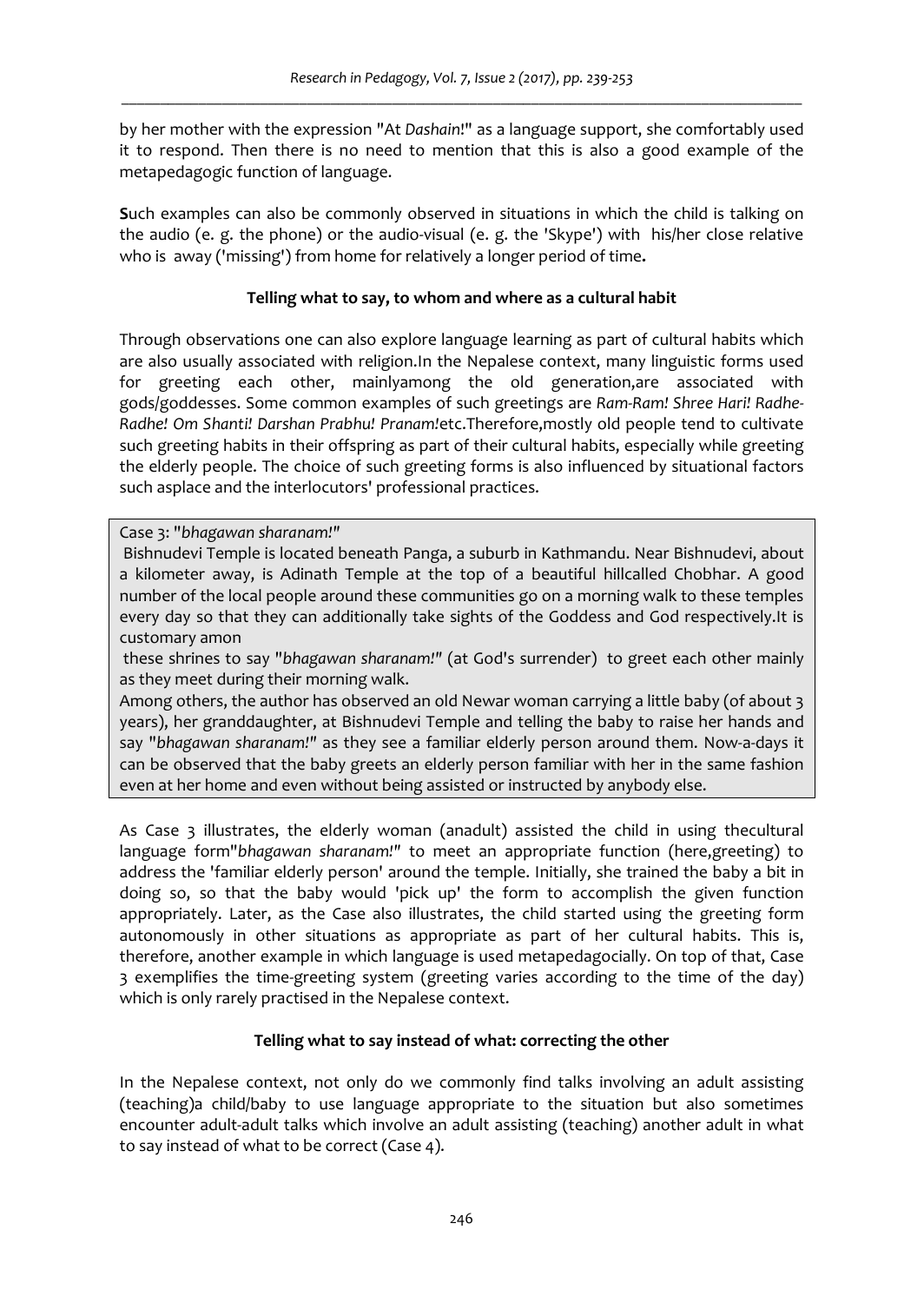### **Case 4: The 'green milk'!**

Ramesh is a retailer who sells goods of different kinds, mainly needed in kitchens, ranging from spices to the gas cylinder at a *chowk* in the suburb of Kathmandu. He is pretty sociable, so often he can be seen with other people and customers talking and merry making with them outside the shop, especially when his wife (called 'woman' in the conversation below) is there to assist him in the shop. One day when a customer, of course quite familiar with the shop, came to get a packet of milk he was sitting and talking outside the shop with someone unfamiliar with the customer (called 'stranger' in the conversation below). Meantime, the customer asked his wife in the shop for a packet of milk. Here goes a part of the conversation while the transaction was on (translated from Nepali):

Customer: Give me a packet of milk (please). The green one if there is.

Woman:The green one? Yes, today there… (interrupted by Ramesh from outside)

Ramesh: Is there any green milk? We don't sell any green milk! (All laughed)

Customer: (Smiling as he looked towards Ramesh) Don't you sell? You are just trying to twist (the matter) because you are with him (pointing to the stranger)… I mean someone to monitor your shop? You always do.

Stranger: Erm... you said, "Green milk!. Of course,you should have said "Milk in the green packet".

Customer: Ok, milk in the green packet! But that was easier (for me). I will say so ever after.

In the first part of the conversation the language was being used for theaesthetic purpose/ function (Isenberg, 1949). We know that, from the physical context as a pragmatic element, it was clear to the woman that the customer had asked for 'milk in the green packet' (because she was about to give it to him) as Ramesh interrupted. We also know that Ramesh had no any confusion about the speaker's'intended meaning' (Widdowson,1996). However, for the aesthetic purpose, he twisted the sense of the customer. In return, in this example, the customer also used language aesthetically at first so as to defend himself against his 'incorrect' usage by insisting that they usually sold 'green milk'.

Intending to mediate between Ramesh and the customer, the stranger pointed out what words the customer should have used instead of what in order to be clearer or correct. Finally, in this example, the customer realized that what he had said was only for his ease and, at the same time, herepeated the actual words given to himby the stranger. Moreover, he said that next time he would say it in the way the stranger showed him. Therefore, in other words, language is serving the metapedagogic function in this case, too.

### **Exploring the functional embeddings**

If one closely observes the cases above, one can explore some instances revealing thatone linguistic form can non-alternatively combine with more than just one communicative function. To quote Criper and Widdoson (1974, p.197) "Most acts of speech combine more than one function". I shall recognize this tendency as 'functional embedding'.Some explicitly employed embeddings explored from the cases above are highlighted in this section.

Muna tried to make her baby say *namaste* (Case 2a).In this single event in the actual context two functions are explicit: ( i) making the baby use the form *namaste* appropriately (metapedagogic) (ii) using greeting appropriately as a means of establishing contact or a rapport (phatic).The same event also implicitly indicates towards persuasion. Similarly, we also have 'Bishal asked Pratima when she would come to *mawala*', which on the surface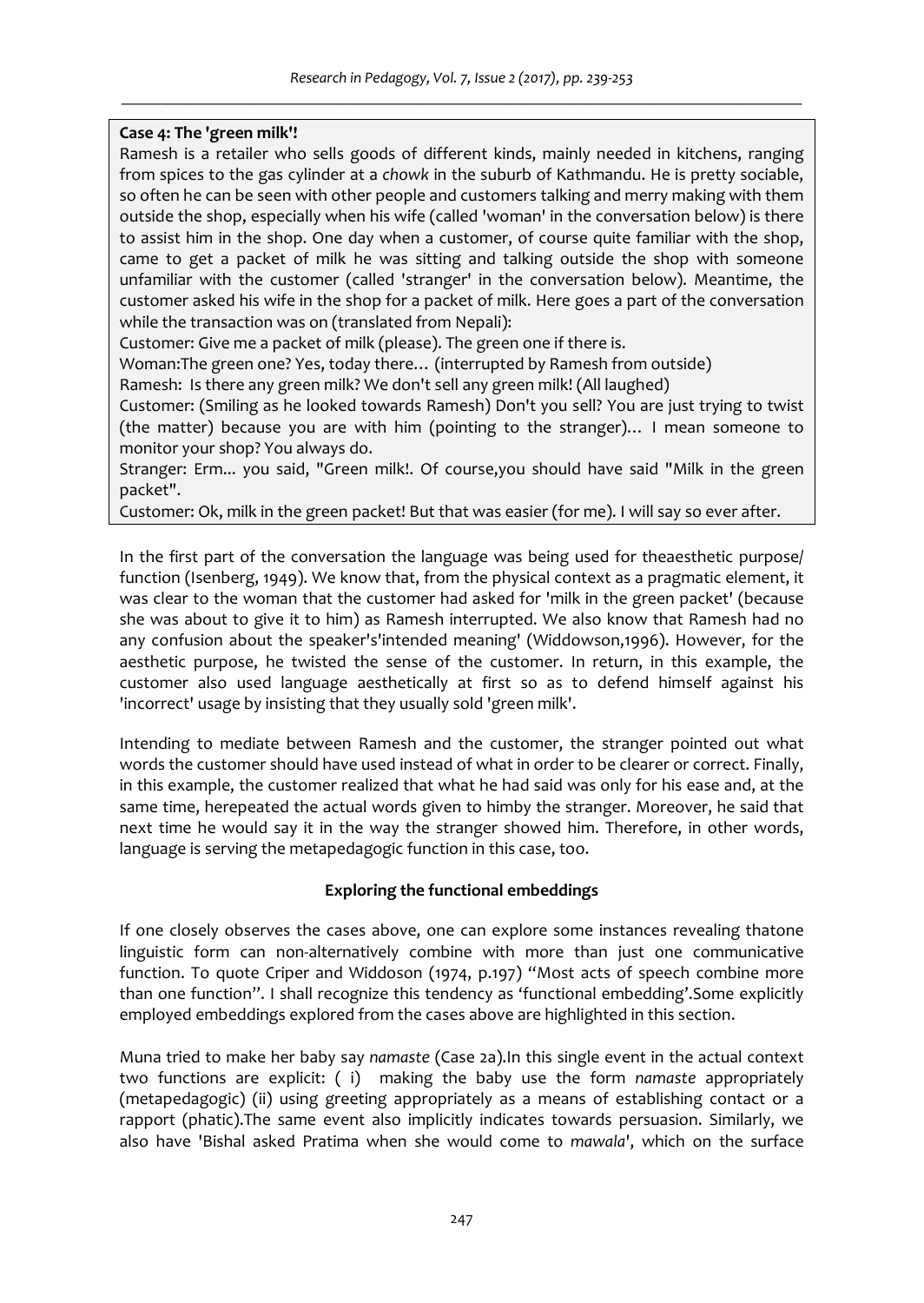appears to be a query (heuristic) butat its depth it is also a symbol of closing the event or leave taking (phatic) so, termed by the researcher-author as a 'phatic query'.

Likewise, by training the baby to say "*bhagawan sharanam!"* in a contextually appropriate fashion (Case 3) the elderly woman explicitly or implicitly intended to teach the baby the actual language form *bhagawan sharanam!* as a cultural/religious habit ( metapedagogic), and to establish contact/rapport as a 'psychological channel' with the addressee (phatic).

Further, Ramesh, the retailer, remarked, "Is there any green milk? We don't sell any green milk!" (Case 4). Although Ramesh intended explicitly to entertain all those participating in the sceneby articulating these expressions (aesthetic), he also intended implicitly to show how to say something correctly (metapedagogic).

In fact communicative events, conversations, utterances and even single forms are not necessarily always unifunctional, so the cases above are not exclusive of other language functions. Yet, it is worth mentioning that the metapedagogic function was the focus of this study.

### **Exploring the major strategies**

Raising linguistic awareness is the central strategy employed in the communicative events inherent in the cases. Within this central strategy one can explore some other subsidiary strategies in the cases, which are pointed out below.

• **Joyfulcontact first**: In Case 2a, Saurabh was initially unwilling to even show his face and was rejecting to greet Bishal with *namaste*. Having known that it would be pointless, almost adverse, to force the baby to greet verbally in such a situation, Bishal preferred the language game intending to establish a joyful contact with the baby, thus to 'open a psychological channel' first. In this course, he taught the baby the language form *"kukku…haa!!"* and its meaning successfully.In other words, he tactically waited for the right time to go further into verbal communication ('talking in a simplified way')with the baby.

• **Breaking linguisticsuffocation:** Bishal asked Pratima when she would come to *mawala* (Case 2b).Having seen Pratima 'suffocate' ('silent and slightly blushed') with Bishal's unexpected phatic query, Muna assisted Pratima with the immediately neededlanguage support("Tell *At Dashain!!*")which came to Pratima as medicine against her suffocation.

• **Entertaining:**Of course, having patiently waited for a resonable time, Bishal chose the language game (*"kukku…haa!!*)to establish a joyful bond with Saurabh (Case 2a).Indeed, Ramesh, the retailer, entertained himself and the othersas he corrected the customer by deliberately emphasizing the issue of 'the green milk' (Case 4).

• **Integrative training:** The Newar woman, perhaps primarily, attempted to show her granddaughter how to act (greet) in a culturally appropriate way (Case 3) but by so doing repeatedly she was also showing the baby what language form to use for this purpose (*"bhagawan sharanam!"*).

• **Tactfulness in adult-adult talk and directness in adult- child/baby talk:** As can be seen in the cases, the stranger(an adult) was quite careful about showing tactfulness by using the filler 'Erm..' to correct the customer (another adult) (Case 4). The adult directly assisted (corrected) the child/baby to say what they ought to say/have said providing with the actual language input (Cases1, 2a and 2b and 3).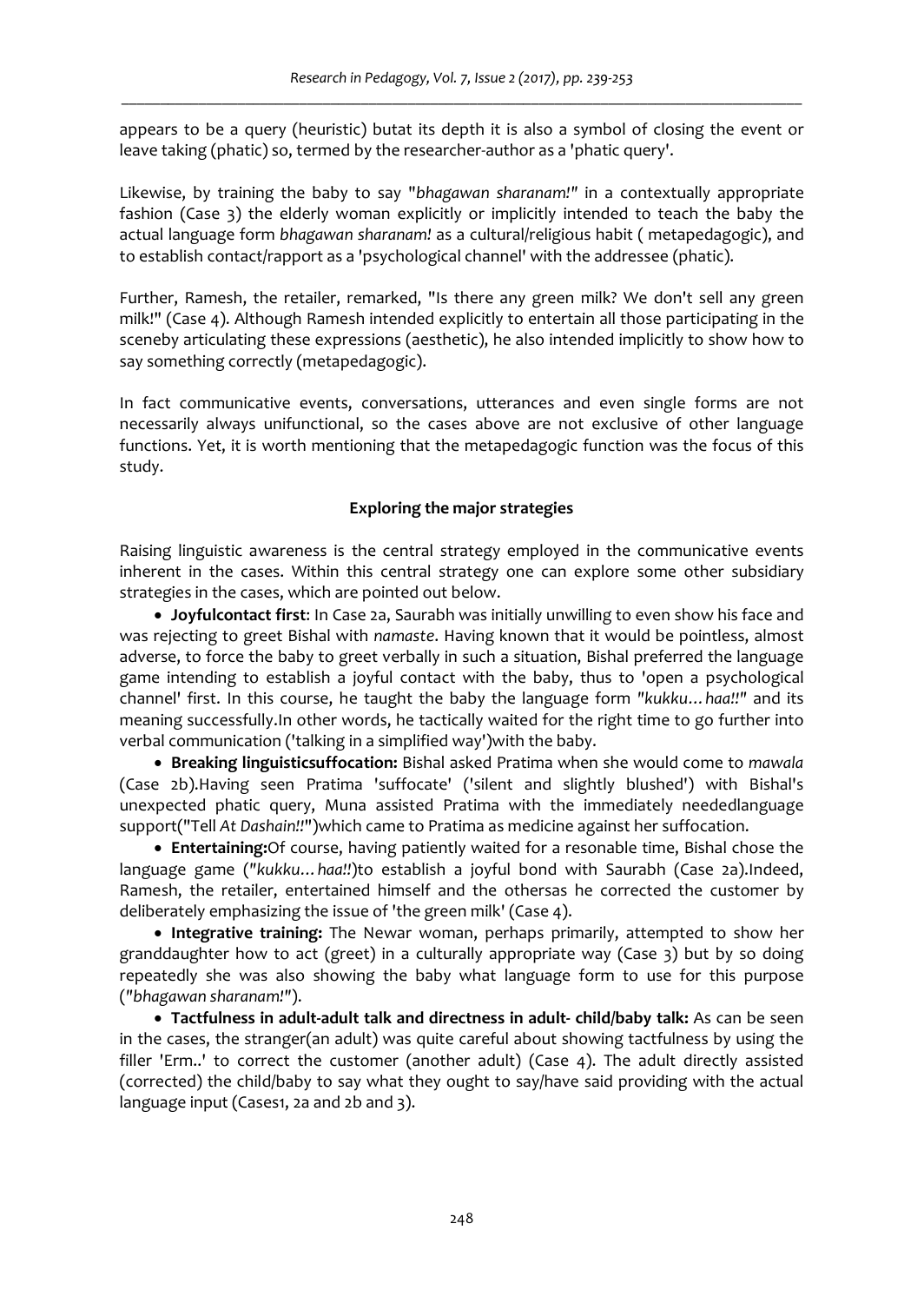• **Contextual use:** In all the cases, one thing is evident and that is that language was (being) 'taught' in its natural and real context rather than as a simulation, and what was really needed in the context was 'taught' in the form of assistance.

### **Discussion**

As a matter of fact, this study has explored some language assisting patterns taking place in the actual interaction in the natural context of communication. Seemingly, those patternsat their first stancehave brought to fore how language is employed to 'teach' language itself in such contexts, and thus, illustrate the existence of the 'metapedagogic function' of language with some evidence. Secondly, it has also brought to fore some strategies applied to first language acquisition. Some of the out-of-language-classroom strategies seem to be congruent with those already investigated in the literature of first language acquisition and second or foreign language acquisition/learning inside the classroombut some others seem to have no connection (or, are yet to be connected?) with them. Still some others seem to be refuting them. This section is set out to bring these things into light.

To begin with, as stated in the 'Introduction' section, the term/concept 'metapedagogy' does exist, albeit rarely, in the related literature. What is common to Block's (2004) notion of metapedagogy and that of this researcher-author is the meaningful presence of awareness in language learning. However, there are some points of contrast between the two. First and foremost, they differ in the emphasis: whereas the former focuses primarily on the learningand-pedagogy aspect of language in the classroom, the latter is basically concerned with assisting the learner's acquisition of language functions in the real communicative situations (family and community). Furthermore, Block assumes that the learner (mostly an adult) is selfaware, so as a theorist, he/she can 'describe, analyze, explain and evaluate' the teacher's 'pedagogical practice' in the classroom whereas the researcher-author explores the subconscious practice of the 'assister' (it will not be suitable to say 'teacher' or 'assistant') assisting the learner (mostly a baby/child) to develop language awareness in the natural events of communication. In other words, the difference is that of perspectives: the former exemplifies the learner perspective of the teacher's teaching practice but the latter illustrates the assister's practice from the perspective of developing language use awareness. In this sense, the former regards language learners in the classroom as theorists, whilst with evidence the latter suggests towards concluding that the assister in the family-and-community environment is a theorist whilst the language learner is the recipient of language awareness.

Secondly, all the interactions in the cases are implicitly aimed at internalizing the functional aspect of language which emphasizes its use in its actual communicative context. As a result of this research, these aspects of appropriacy were investigated: telling how to say, when, to whom and why (Case 1), telling what to say and when (Case 2), telling what to say and to whom as a cultural habit (Case 3), telling what to say instead of what- correcting the other (Case 4). The interactions also implicitly reveal why to say something in the way as done (e.g. saying it differently as a 'manner' to get things done- in Case 1). These are somehow similar to the aspects of using language appropriately which, according to Holmes (2008), determine the linguistic choices one needs to as the components of situations: 'who'? and 'who…to'? (participants), 'where'? (setting), 'what' ? (topic) and 'why' ? (function). Moreover, the notion of*functional embedding*, a further category of form-function relations, was also explored to highlight that more than just one communicative function can co-occur in a single linguistic form.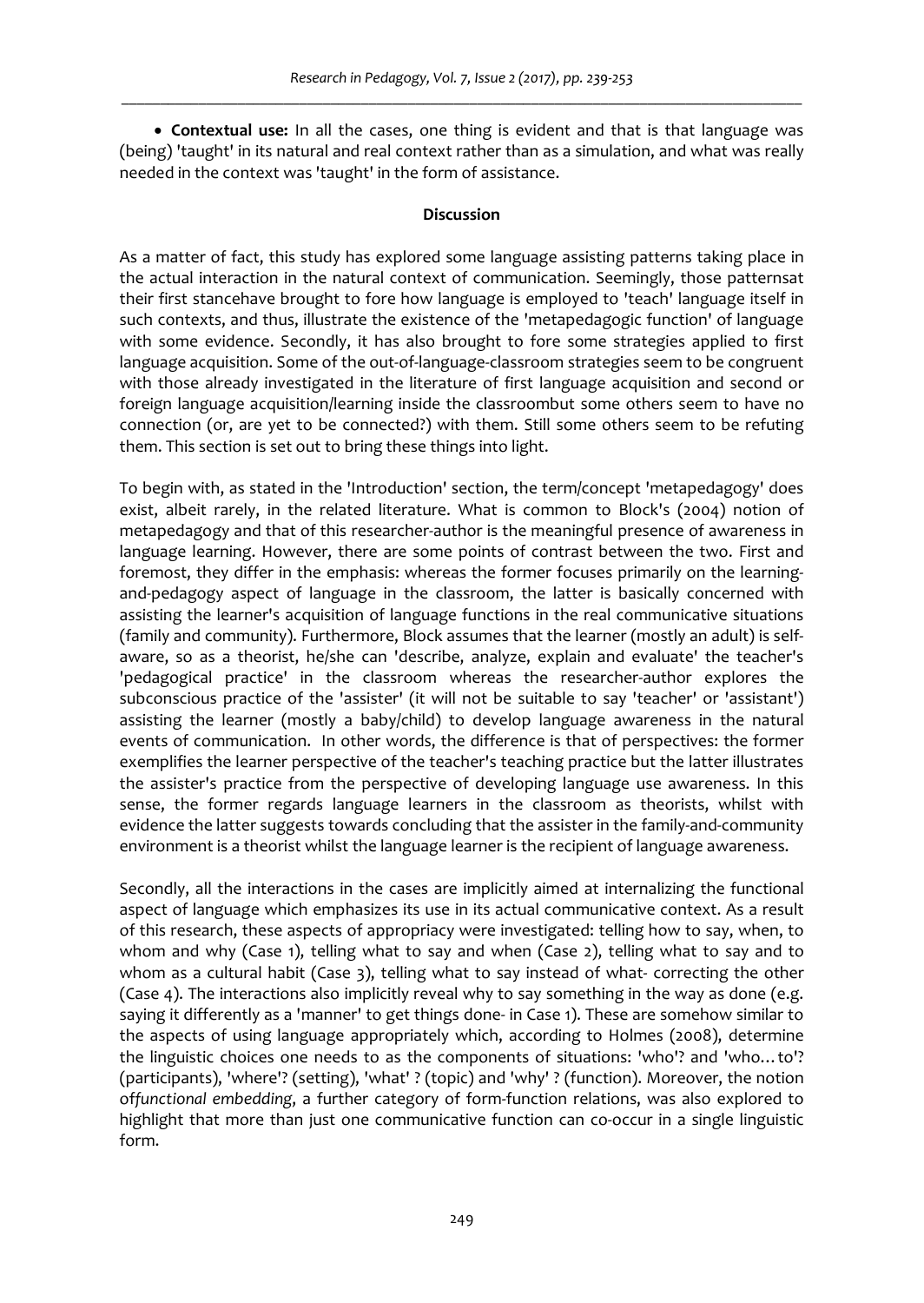Next, the features of the pedagogic dimension explored through this research seem to be both congruous with and refuting what already exists in the relevant literature. The 'joyful contact first' and 'entertaining' strategies are compatible with the generally accepted principle that language learning experiences need to be joyful (sometimes even fun). The'breaking linguistic suffocation'strategy is in line with what the literature calls 'language support' or 'scaffolding' (e. g. Mackay, 2015). Similarly, the tactfulness observed in the adultadult talk (Case 3) tends to be a useful strategy as far as language andragogy is concerned. The directness of correction in the adult-baby/child talk (Case 1) sounds to be similar to the 'explicit correction' technique (Lyster and Ranta, 1997,as mentioned in Lightbown and Spada, 2006). The child's repetition of the same language form as provided by the adult (Case 1) exemplifies Lyster and Ranta's (1997) notion of 'student uptake'- an immediate response to teacher feedback- in the context of second language learning. Overall, all those strategies are subconsciously targeted at raising functional awareness in the recipient.

 The strategies explored through the cases share substantially with Mackay (2015). First, they are in harmony with his claim that both form and function must be taught. Like what was reflected in the cases in this research, he urges upon the appropriacy of language to its contexts(i. e. 'contextual use'); adults' use of physical gestures; encouraging the children to communicate and perform tasks; acquiring language through interactions with adults; focusing on interaction, exposure, language support and fluency before accuracy; and providing support during the process. Nonetheless, the explicit correction on the child's functional inappropriacy 'Is it your manner to say…'?...'Say…' (Case 1) provides evidence against Mackay's claim that 'they [parents or adults] 'correct' by re-phrasing' (p.4). This tendency is probably a linguistic reflection of the repressive type of socialization (Crisogen, 2015) imposed on the young ones by the parents/grown-ups in the Nepalese society.

It is also evident that the knowledge features (Figure 1) inherent in most of the strategies are close to the *procedural* kind but the one close to the *propositional* kind is the 'integrative training' strategy.

It seems that the strategies explored through the cases can have some implications for the various aspects of language classroom pedagogy- from further investigations to the policy and implications. As a future direction, it seems reasonable that through further research one might seek their implications and applications for the formal language classroom involving learners from varying background parameters (such as culture and other social values,needs and expectations, perceptions, beliefs, proficiency levels, ages etc.). They can also have implications for curriculum and materials design, teacher education and professional development. More importantly, researchers can also investigatehow far people, both children/babies and adults, independently apply the effects of this kind oflanguage learning assistanceto their actual linguistic life.

Of course, this study, like any other, is not free from its limitations. First, this was limited to four cases observed in some Nepalese communities involving Nepali as the medium of oral communication. It had a primary focus on illustrating the metapedagogic function of language and secondarily the pedagogic aspect. As regards the pedagogic aspect, the data only covered adults assisting children (Cases 1, 2a and b and 3) and an adult assisting another adult (Case 4). This is to say that some of such potentially important pedagogic aspects as children assisting children; children assisting adults; people (children or adults) assisting each other interlingually/interculturally; and learners formally learning in the classroom (which also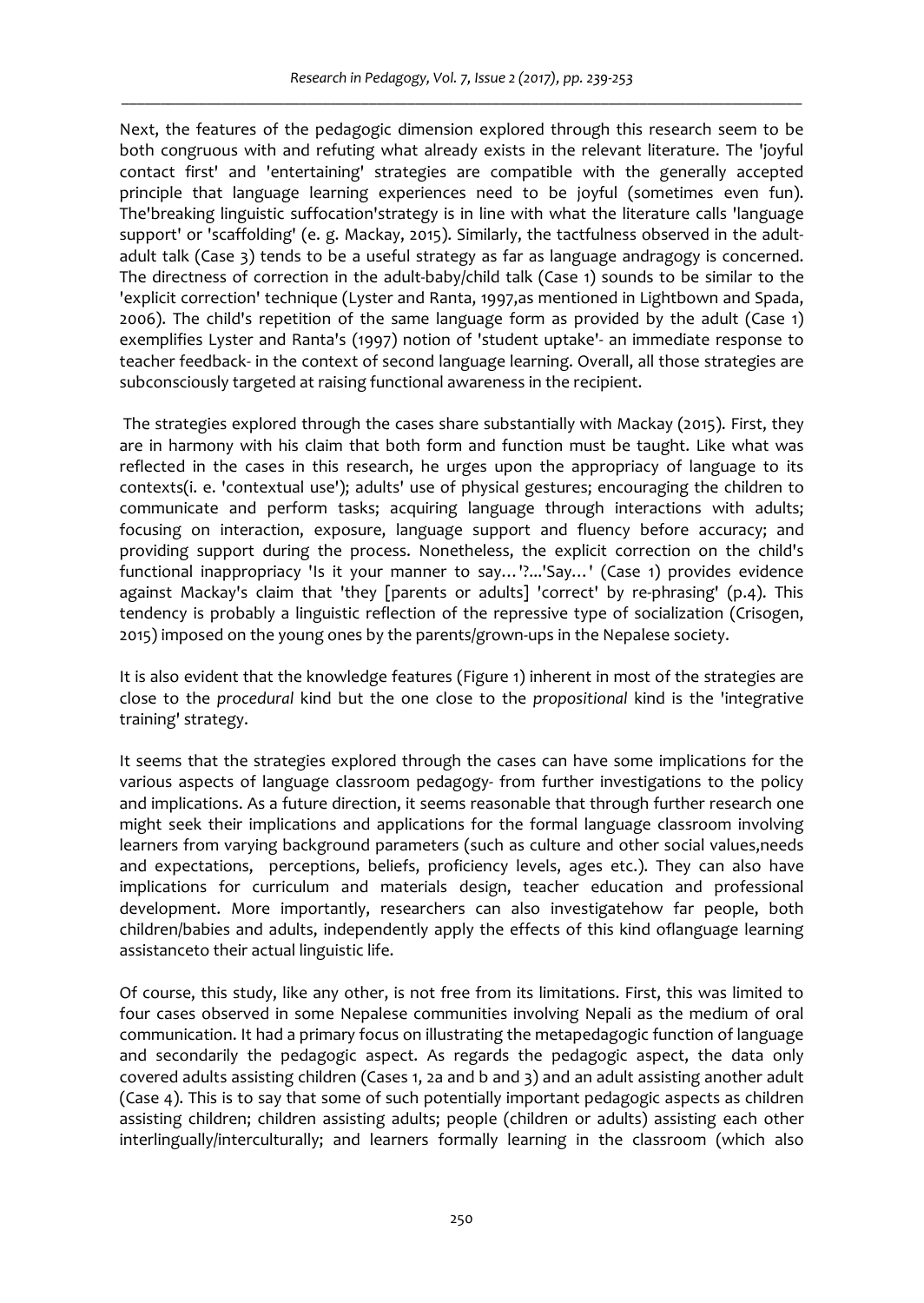involves teaching and learning the secondary modes of language - reading and writing) remained beyond the scope of this study.

### **Conclusion**

Through this research conducted in the Nepalese context a set of dimensions determining the appropriate use of language in its natural context were explored, namely, telling how to say; when, to whom and why; telling what to say and when; telling what to say and to whom as a cultural habit; and telling what to say instead of what- correcting the other. The cases also illustrated the notion of *functional embedding*. The dimensions, along with the strategies drawn from the cases, illustrated the metapedagoic function of language, and provided the researcher-author a ground for defining the function as a purpose for which language is used for teaching language itself. The major strategies used for assisting language acquisition in the cases included: joyful contact first, breaking linguistic suffocation, entertaining, integrative training, tactfulness in adult-adult talk and directness in adult-child/baby talk, and the contextual use of language.

As for the pedagogic aspect, most of the findings based on the analysis of the cases drawn on  $L_1$  acquisition indicated large congruity with what exists in the literature relevant to  $L_1$ acquisition and  $L<sub>2</sub>$  learning, though a minority of themcontrasted with it.

The findings also suggested some implications related to language pedagogy, both acquisition and learning. They could potentially be language teaching designs involving such patterns as:adults/teacher assisting children/students; children assisting adults; adults assisting adults; children assisting children; people (children or adults) assisting each other interlingually (e. g. natives assisting non-natives), cognitively (e. g. the proficient assisting the poor), and interculturally (e. g. the indigenous assisting the culture-aliens). What is required is to investigate whether, and to what degree of success, the findings of this research could be transferred to the actual classroom language pedagogy. Right now it can simply be inferred that these experiences could also be effective for  $L<sub>2</sub>$  learning/acquisition because correspondence could be established between these strategies and the strongly rooted concepts of language teaching and learning.

Doubtlessly, further research would be necessary to overcome all the shortcomings and limitations of this research.

## **Acknowledgements**

This article grew out of the insights gained in course of my PhD pursuit which was:

- i. registered with the Faculty of Education, Office of the Dean, Tribhuvan University,
- ii. inspired by the fellowship for PhD students (2016) awarded by UGC Nepal.

Therefore, I would like to acknowledge both of the institutions as well as Dr. Binod Luitel, my PhD supervisor, for his insightful guidance and encouragement.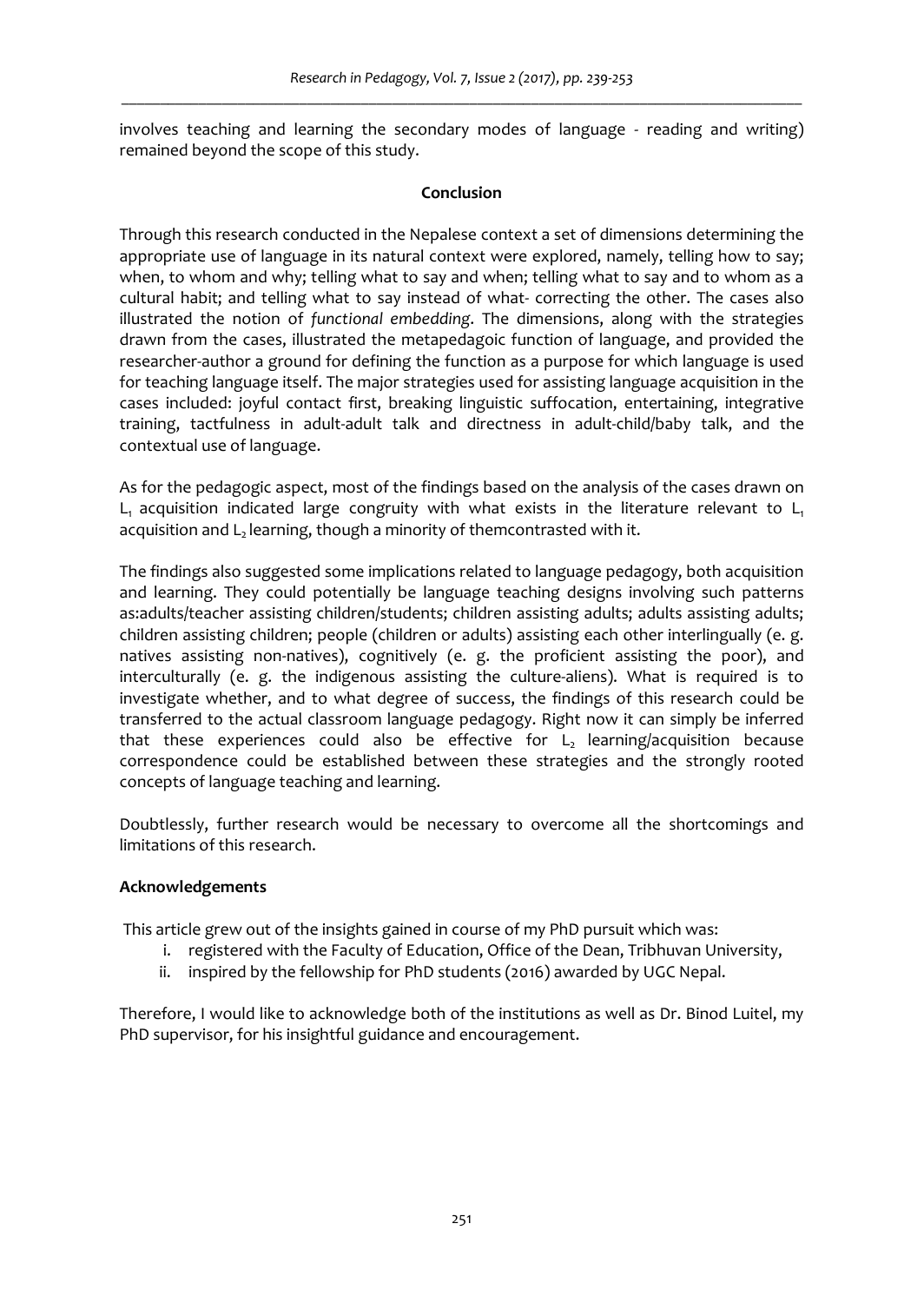#### **References:**

- Akmajian, A., R. A. Demers,A. K. Farmer & Harnish, R. M. (2006). *Linguistics: An introduction to language and communication (5<sup>th</sup> ed.).* New Delhi: Prentice-Hall of India.
- Austin, J. L. (1973). Paralinguistic communication. In: Allen, J. B. P. and S. P. Corder (Eds.),*Readings for applied linguistics*. London: Oxford University press*, 37-52*.
- Block, D. (2000). Learners and their metapedagogical awareness, *International Journal of Applied Linguistics, 10(1),. 97-123***.**
- Bloor, T. & Bloor, M. (2004). *The functional analysis of English: A Hallidyan approach* (2nd ed.). London: Arnold.
- Blundell, J., Higgens, J. & Middlemiss, N. (2010). *Function in English.* Oxford: Oxford University Press.
- Casanave, C. P. (2015). Case study. In: Patridge, B. &Phakiti, A. (Eds.), *Research methods in applied linguistics*. London: Bloomsbury Academic.
- Criper, C. &Widdowson, H. G.(1974). Sociolinguistics and language teaching. In: Allen, J. B. P. & Corder, S. P. (Eds.). *Papers in applied linguistics, 2. 155-209.*
- Crisogen, D. T. (2015). Types of socialization and their importance in understanding the phenomena of socialization,*European Journal of Social Sciences, Education and Research, 5(1), 331-335.*
- Crystal, D. (2007). *The Cambridge encyclopedia of language.* Cambridge: Cambridge University Press.
- Duyne, V. J. H. & Qutierrez, G. (1972). The regulatory function in bilingual children,*The Journal of Educational Research, 66 (3), 122-24.*
- Finch,G. (2003). How to study linguistics. Houndmills: Palgrave Macmillan.
- Finocchairo, M. & Brumfit, C. (1983). The functional-notional approach. Oxford: Oxford University Press.
- Holmes, J. (2008). *An introduction to sociolinguistics (3rd ed.)*. Harlow: Pearson.
- Isenberg, A. (1949). The esthetic function of language,*The Journal of Philosophy*, 46 (1), 5-20.
- Jakobson, R. (1973). Functions of language. In Allen, J. B. P. & Corder, S. P. (Eds.) *Readings for applied linguistics, 1.* Oxford: Oxford University Press.*53-57.*
- Lightbown, P. M. & Spada, N. (2006). *How languages are taught* (3rd ed.). Oxford: Oxford University Press.
- Lyster, R. & Ranta, L. (1997). Corrective feedback and learner uptake: Negotiation of form in communicative classrooms,*Studies in second language acquisition, 26 (3), 399-432.*
- Mackay, R. (2015). *A basic introduction to English language teaching*. Oxford: Oxford University Press.
- Merriam, S. B. (2002). Introduction to qualitative research. In: Merriam, S. B. (Ed.)*Qualitative research in practice: Examples for discussion and analysis*. San Francisco: John Wiley & Sons, Inc.
- Robinson, P. W. (2003). *Language in social worlds.* UK: Blackwell Publishers Ltd.
- Smith, L. A. H. (1984). The function of language for the child: A report on research and experiences in England 1972-1982,*The Journal of Education, 166 (3), 273-290*.
- Widdowson, H. G. (1996). *Linguistics.* Oxford: Oxford University Press.